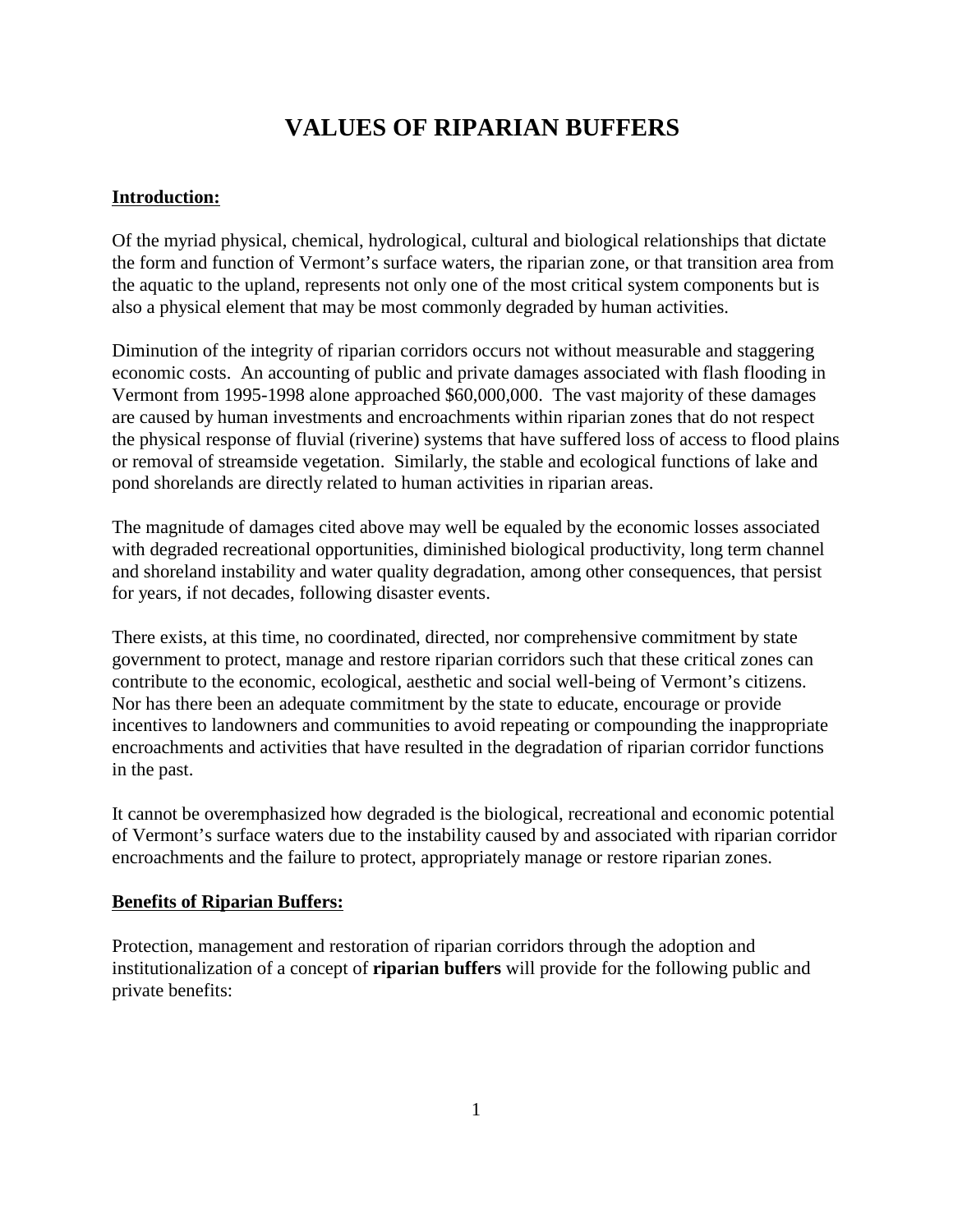# A. **Protection of human land uses from hazards associated with stream dynamics and shore erosion**:

River and stream corridors and lakeshores often represent high risk areas for development even if located above flood elevation. Public infrastructure, private investments in property improvements and agricultural lands are at risk of damage or loss when the physical processes inherent to the functioning of fluvial systems and lakeshores are not considered. Using vegetated buffers and recognition of the relationship of flood plains and channel planform to stream stability to avoid conflicts with human investments represents cost effective protection against the hazards caused by flooding and shoreline and stream channel erosion. Vegetated buffers and riparian corridors, maintained in their natural state can continue functioning as part of the natural system without conflicts with human land use. Reduction of future flood damages, particularly to transportation infrastructure and agricultural lands can be realized.

# B. **Soil conservation and agricultural productivity through stable banks and shorelines**:

Stable, well vegetated shorelines and streambanks increase the value and productivity of adjoining lands. Stable banks protect and enhance nearby land uses and render such uses more compatible with stream and lake dynamics and natural resource values. Lakeshores may be stable indefinitely where there is natural mixed vegetation (trees, shrubs, and ground cover) that can resist the forces of spring ice push and wave action. Most streams are dependent upon the roughness of banks and bed, the bed features (riffles, pools, runs), and access to flood plains for the effective distribution and dissipation of the energy of flowing water after storm events Woody vegetation and their root systems on the banks and within the riparian corridor are critical to maintaining stable stream functions. Stable streams with a well vegetated buffer and access to flood plain so that it can maintain its required plan form or meander pattern will exhibit very low rates of lateral migration over time thereby greatly increasing the long term viability of adjacent land uses. Vermont's most productive agricultural soils are located in river valley flood plains. Soil erosion and ice and debris damages from storm flows across meadow land can be greatly reduced through the establishment and maintenance of vegetated riparian buffers.

# C. **Filtration of sediments, nutrients, and pollutants in runoff**:

Pollution of surface waters by sediment and nutrient run-off is the most pervasive water quality problem in Vermont. The preponderance of sedimentation in most river systems is generated from channel instability manifested through erosion of the stream bed and banks. Discharge of phosphorus to surface waters is greatly exacerbated through instability of fluvial systems because of its association with soil particles. Stable streams, made possible, in part, through the existence of a vegetated riparian buffer suffer significantly reduced or negligible levels of sediment and sediment related nutrient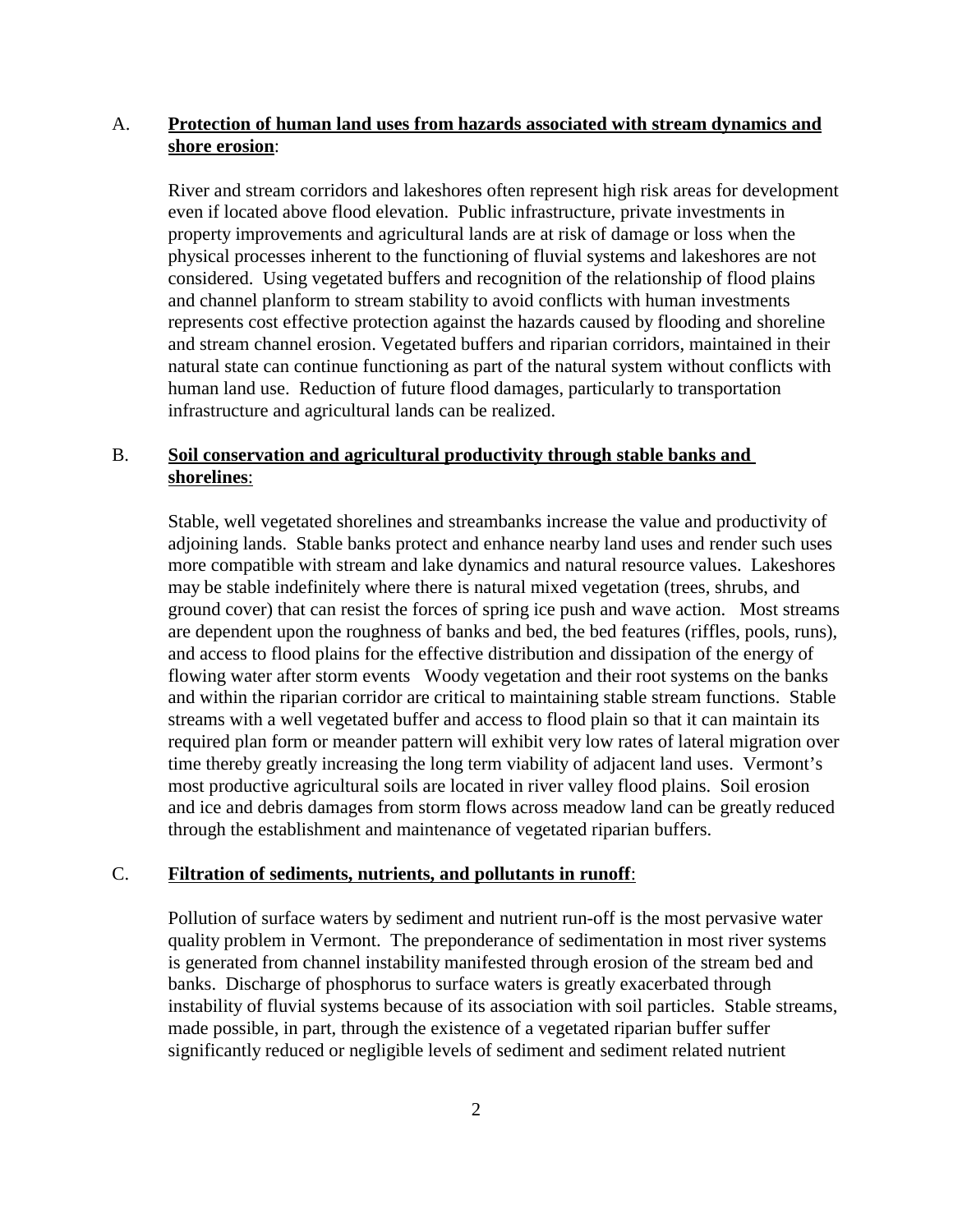pollution. A well-vegetated buffer, consisting of trees, shrubs and grasses, with its plant trunks and stems, duff layer (leaf litter), and uneven ground topography will slow overland runoff and filter out sediments, nutrients, pathogens, and toxins originating from upland sources. These pollutants are broken down by and incorporated into plants, soil, and micro-organisms before reaching surface water. Reduction of soil erosion through protection, management, restoration and public education of the functions and values of riparian buffers may be the most cost-effective investment to accomplish sedimentation and nutrient reduction goals.

#### D. **Maintenance of optimal water quality for drinking water:**

Many Vermont communities rely on surface water sources for human use and consumption. Virtually all Vermont streams are hydrologically connected to groundwater which provides the source of most private and public water supplies. Vegetated buffers aid in the detention and assimilation of contaminants before they reach the waters of the state. Buffers thereby provide public benefits by reducing the costs of water treatment and offers lower risks of adverse health effects.

#### E. **Shading maintains cooler summer water temperatures**:

Cool water can contain more oxygen than warm water. Dissolved oxygen is essential to healthy, biologically diverse river and lake ecosystems. When the shoreline or streamside tree and shrub canopy is removed, water temperatures can increase and sensitive aquatic biota may succumb to thermal stress, low dissolved oxygen concentrations, or other stresses such as diseases, increased parasitism, or altered life cycles (maturation rates). Canopy cover also reduces the amount of light reaching the water, thus inhibiting excessive algal growth.

# F. **Wastewater assimilation capacity of the stream**:

Most municipal wastewater treatment plants in Vermont discharge to surface waters. Water shaded by trees and shrubs is generally cooler than unshaded water and consequently holds more oxygen. Higher oxygen concentrations increase a stream's capacity to assimilate organic wastes from sewage plant discharges and nonpoint sources of pollution. If this capacity is lost, wastewater treatment systems must be designed to provide a higher level of effluent quality, and construction, operation and maintenance costs will be higher. Nonpoint source discharges will have a greater deleterious effect on water quality.

## G. **Habitat for fish and other aquatic life forms**:

Insects falling from overhanging vegetation provide a principal summer food source for certain stream and lake fish species. In both lakes and streams, fallen leaves provide an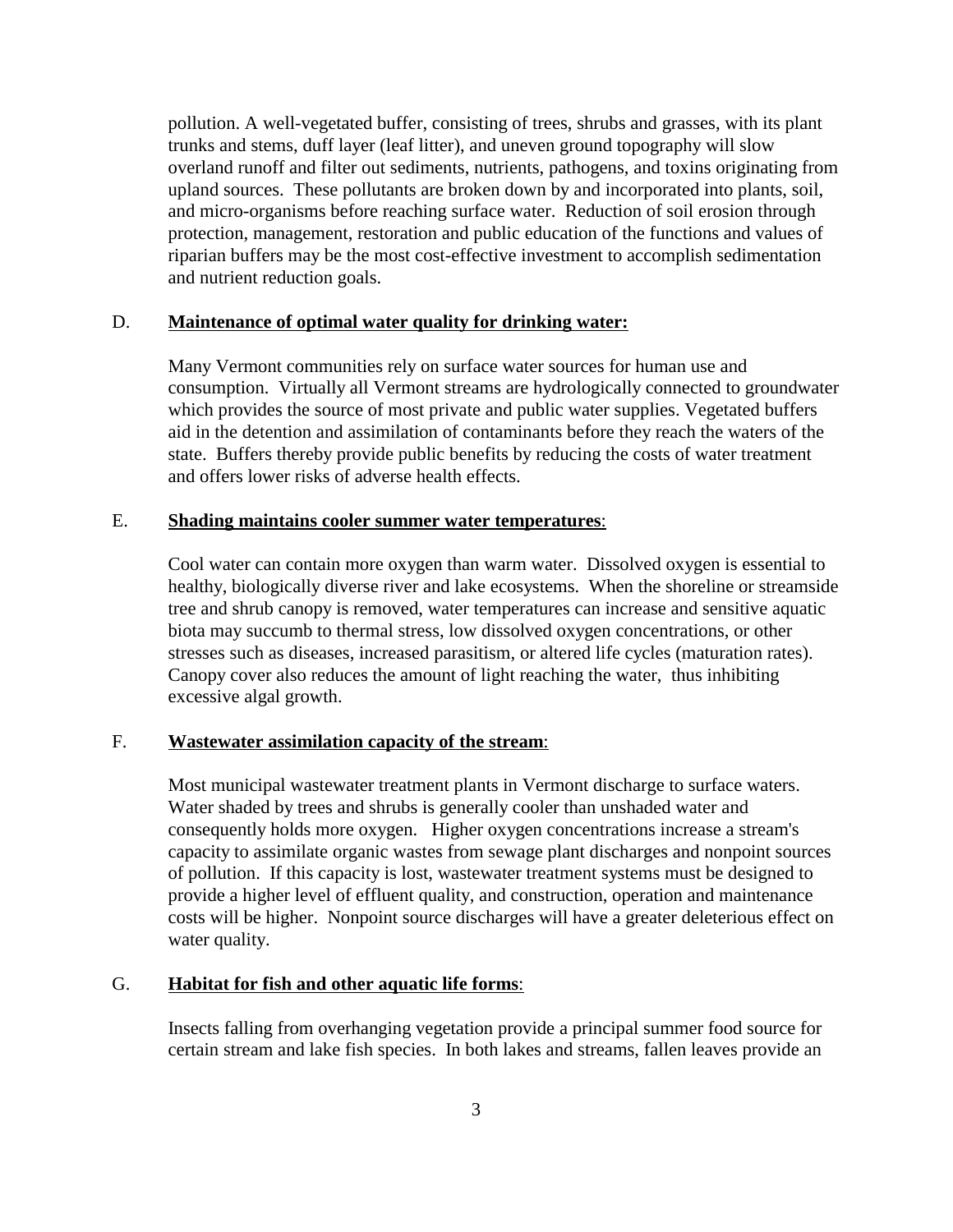important food source for many aquatic insects which in turn are eaten by fish. Tree and shrub growth at the edge of the water provides overhanging branches, stable undercut banks, and in-water snags that offer stable substrate for aquatic macro-invertebrates and protective cover for fish species. For certain types of streams, bank vegetation and the contribution of large woody debris to the stream channel concentrates the flow and influences the meandering pattern of the stream. These flow processes create and maintain a diversity of habitat types (e.g., pools, runs, riffles) which, in turn, support a high diversity and abundance of aquatic organisms and a distribution of energy critical to channel stability. In lakes, overhanging vegetation helps create a diversity of habitat types within the littoral zone of warm and cool water, variable bottom types and aquatic plant assemblages.

#### H. **Habitat for wildlife species**:

Diverse and productive communities of amphibians, reptiles, waterfowl, raptors, song birds, and mammals, especially furbearer species like mink and otter, will thrive in well vegetated corridors along streams and lakes. These wildlife species are part of the food web that forms between plants and animals in and along the water. Streamside and lakeshore vegetation also creates corridors that are vital for wildlife passage within and between habitats. Birds and certain mammals rely on these corridors to move between different seasonal habitats to obtain food, cover, and nesting areas.

#### I. **Recreational and aesthetic pleasure of rivers and lakes**:

Stable streams made possible by a functioning riparian corridor with vegetated buffers and lakeshore vegetation protects or enhances river and lake environments for recreational uses such as hiking, camping, fishing, and boating. Clear water, free of noxious plant or algal growths, are important to swimmers and anglers. The scenic qualities of natural beauty, wildness, and privacy are enhanced by native streamside and lakeshore vegetation. In urban, residential, and campground areas, natural streamside and lakeshore vegetation provide visual contrast and relief, and buffers the noise from nearby highways.

### J. **Preservation of archeological and historic sites located near the water's edge**:

To Vermont's native people, river and lake basins constituted key lands; they provided many varieties of food and other necessary materials, served as transportation arteries, and acted as geographic markers and boundaries. The remains of villages, hunting and fishing camps, seasonal special activity sites, and canoe portages are commonly found near the water's edge. Lakes and river corridors, in particular, provided relatively easy access into and throughout Vermont for 18th century Europeans. Commercial and industrial needs of the 19th century resulted in ever increasing development of lands adjacent to rivers and streams. Vegetated, stable streambanks and lakeshores help to preserve archeological and historic sites from erosion and other physical disturbances.